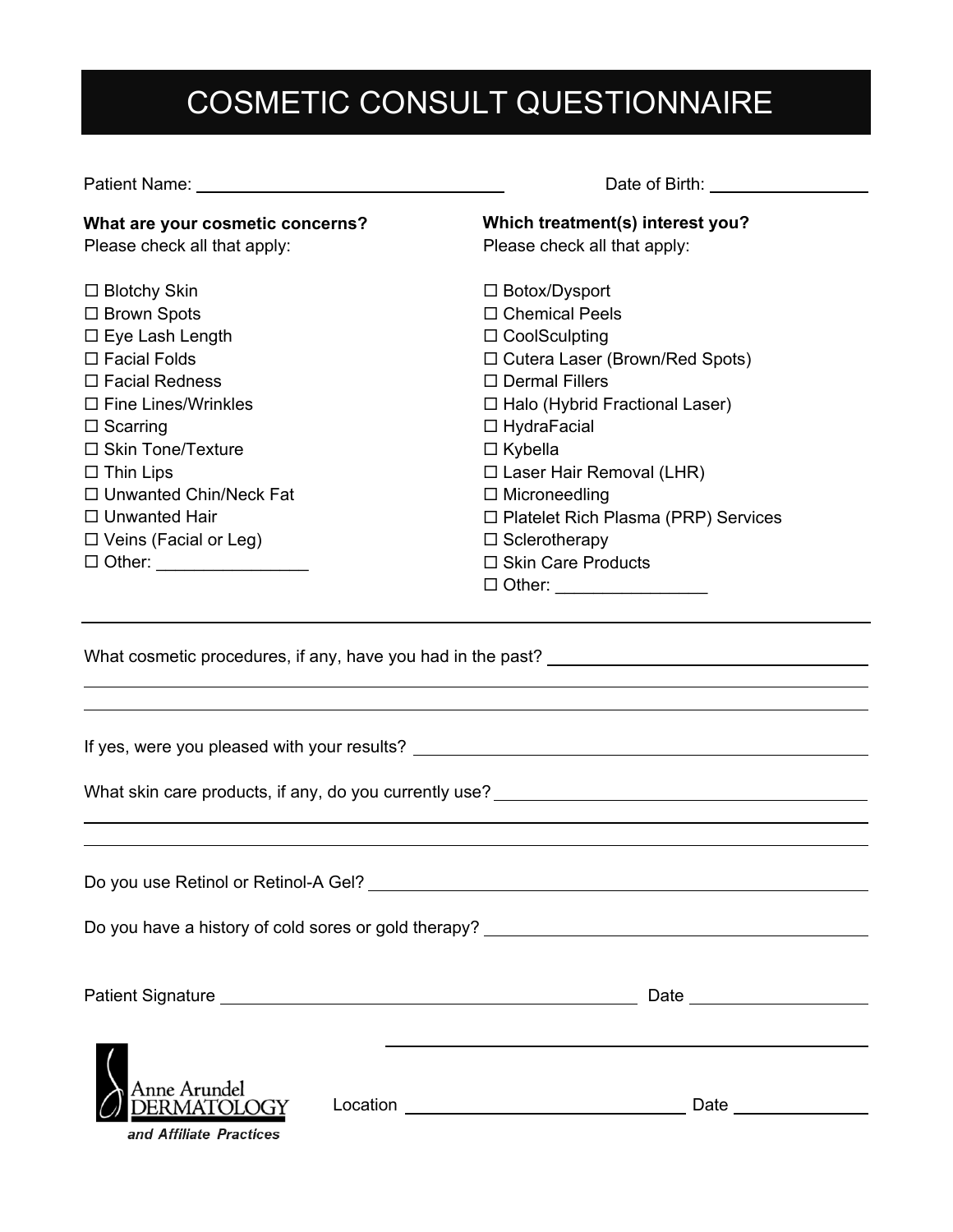

# *and Affiliate Practices* **Cosmetic Financial Agreement & Policies**

#### **INTRODUCTION**

Cosmetic services are elective and are not covered by and are not able to be submitted to your health insurance company (this also includes HSA & FSA plans), thus you are considered a "Self-Pay" patient. Self-pay patients will be responsible for necessary charges associated with their service(s) rendered. The fees charged for this service(s) do not include any potential future costs for additional service(s) that is elected to have performed in order to optimize or complete the patient's desired outcome. Additional costs may occur should complications develop from the service. Subsequent service(s) that are performed with the intent of revision will also be the patient's responsibility.

All cosmetic service fees (i.e. Laser, Injectables, CoolSculpting, Skincare Retail products, and MedSpa Services) are due upon the time of treatment. In some cases, a deposit may be requested prior to scheduling specific treatments, and in those cases the remaining balance of that treatment is due prior to services being rendered (i.e. CoolSculpting).

All cosmetic self-pay patients will receive a cosmetic consultation prior to their cosmetic services being rendered. At that time fees, contraindications, pre and post care, side effects, and potential benefits will be reviewed. The provider reserves the right to refuse to perform procedures or treatments which are not appropriate for the patient in his/her professional judgement.

### **PAYMENT POLICY**

At Anne Arundel Dermatology and Anne Arundel Dermatology Affiliate locations, cosmetic treatments are elective aesthetic procedures, these treatments and procedures cannot be billed to insurance. Payment for all treatments are due at the time of the treatment, and all packages must be paid in full prior to the first treatment being rendered. We do not offer financing or payment plans. For our patients' convenience, we do participate with all of \*CareCredit's promotional plan options for purchases \$200 and over. All treatments are final sale; there are no refunds or credit issued for any service, including, but not limited to; Laser treatment, IPL, Botox, Fillers, Microneedling, Microdermabrasion, Chemical Peels, Facials, Body Sculpting, CoolSculpting, and Skincare Retail products. We accept Cash, Personal checks, Visa, MasterCard, Discover, American Express, and \*CareCredit. There will be a \$25 service charge for each returned check.

When CareCredit is used to pay for cosmetic procedures; the following guidelines must be adhered to in order to process the patient transaction(s). The patient will need *2 forms of valid identification: One primary and One secondary. An Annne Arundel Dermatology or Anne Arundel Dermatology Affiliate employee must notate both valid ID types in the space provided in the shaded top portion of the CareCredit application. If the patient submitted the application online, an Anne Arundel Dermatology or Anne Arundel Dermatology Affiliate employee must notate the ID types on the signed printout of the online application. The employee must retain the signed application page (for 72 months), whether the application is Approved or Declined.*

*ID Requirements for Terminal Transactions, a Card must be Present and Swiped. When swiping the CareCredit Private Label Card or Rewards Mastercard to process a transaction, the card serves as the primary identification, and additional ID does not need to be notated. If Card is Present, but cannot be swiped then 1) Check one form of Primary ID from the approved list and 2) Verify name on ID matches the name shown on the card then 3) Capture ID information on the bottom of the receipt. If the card is not Present/Available Call CareCredit Provider Services at 800-859-9975 and verify names on the account and the available credit.* 

-Transaction Restrictions –

- CareCredit can only be used and charged for services that have been completed or that will be completed within 30 days of the initial charge. This requirement does not apply to charges for orthodontic service or for custom products ordered by the patient/client.
- Accounts Receivable balances aged greater than 90 days may not be charged on CareCredit credit card.
- A NO REFUND policy, where no services/products were rendered, is not acceptable, except in the case of custom special order items, where the non refund-ability has been clearly disclosed to the cardholder.
- Any refunds processed for cardholders who originated a transaction with a CareCredit credit card must be refunded to the CareCredit credit card.
- As an important reminder about the CareCredit credit card, Anne Arundel Dermatology and Anne Arundel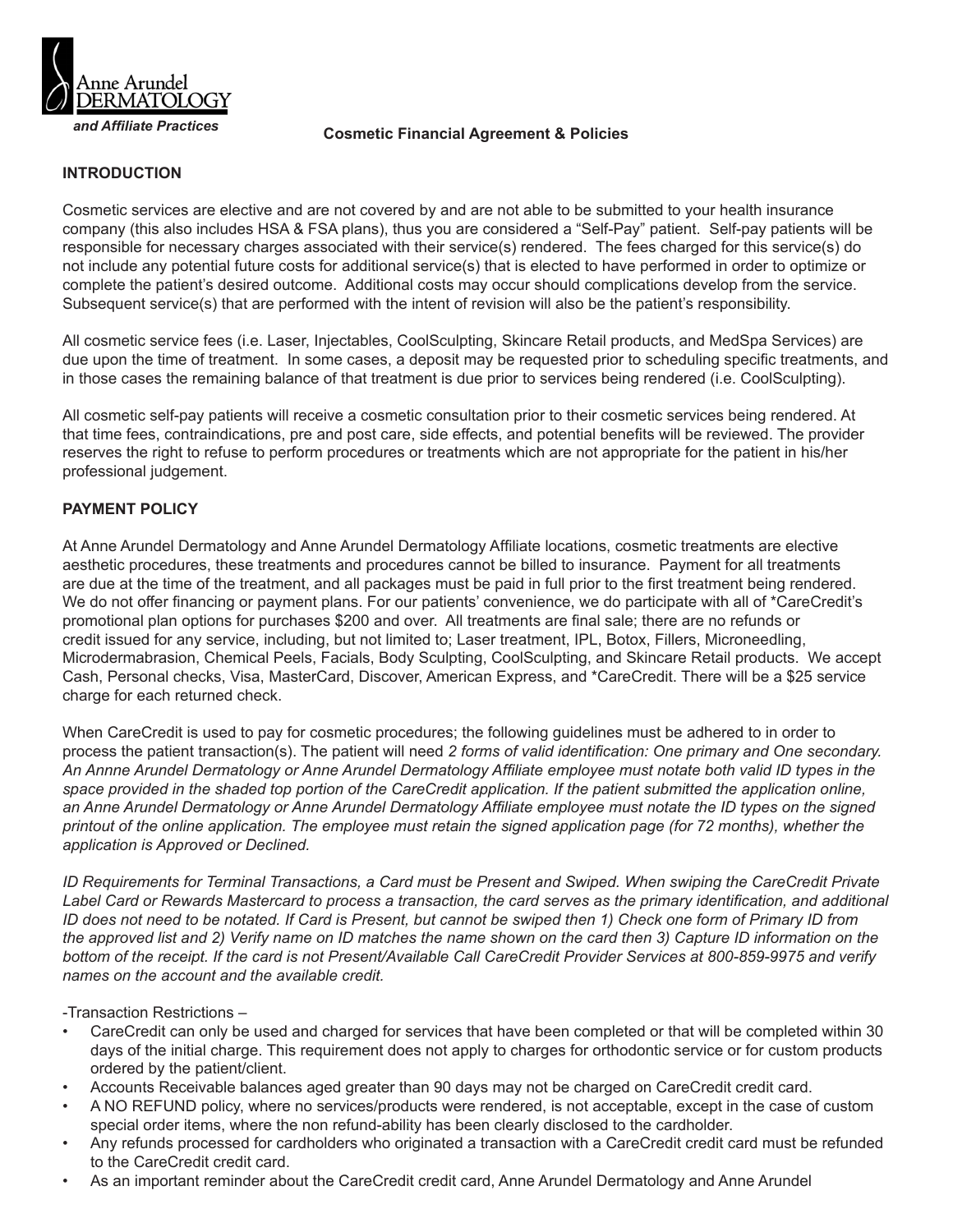Dermatology Affiliate locations cannot pass on the merchant and/or any other CareCredit fees to your patients/clients. This aligns with CareCredit Card Acceptance Agreement for Participating Professionals.

- If a cardholder desires to transact using their CareCredit credit card, the card must be accepted regardless of the transaction amount. For example: a) Transactions under \$200 will be processed as Standard Account Terms transactions. b) Transactions of \$200 or more will be processed on at least the 6 month Deferred Interest/No Interest if Paid in Full promotion.
- Consumers (regardless of channel (e.g. in-store, online, by phone) must be provided a copy of the sales receipt.

At most but not all, Anne Arundel Dermatology and Anne Arundel Dermatology Affiliate cosmetic offices, we participate in loyalty rewards programs such as Brilliant Distinctions through Allergan and Aspire Rewards through Galderma. We believe this is just another layer of customer services and patient appreciation that we can extend to you during your visit! When you purchase Botox, Juvaderm, Latisse, Restylane, Dysport, or CoolSculpting for example, and you are a participant with the loyalty rewards programs you can receive loyalty points which will accrue over time. The points may then be applied to future cosmetic procedures as outlined by the Vendor and AADerm parameters, in addition to any office discounts, events, or promotions being offered at the point of purchase. This is the only instance in which 2 promotional/discount opportunities can be combined. There are no further exceptions. The use of points and/or redemption can only be applied when a treatment is paid in full at the time of your service being rendered. We are only able to honor and redeem loyalty points, coupons, and discounts when the patients unique Vendor code has been provided to an Anne Arundel Dermatology or Anne Arundel Dermatology Affiliate employee at the point of sale. Loyalty coupons, and discount redemptions will not be redeemed retroactively. Loyalty coupons, and discount redemptions will not be redeemed by supplying proof of email notification, but only after supplying your unique Vendor code. The Brilliant Distinctions and Aspire Rewards points are non-refundable. The reward points will expire and we strongly encourage our patients to keep track of your points through either the Brilliant Distinctions App or Aspire Rewards website. When points are applied to a cosmetic treatment transaction, any office discounts, event pricing, and/or promotions will first be applied, then the rewards points will be applied secondarily; example: \$300 for specified treatment, 10% off for Veteran's discount = \$270 Balance, you are redeeming \$50 BD points, so your balance owed is now \$220.

All skincare retail product (both RX and non-RX) sales are final and monies paid are non-refundable. In case of documented allergic reaction or clearly defective product, exchanges can be made within 14 days of purchase for skin care product credit only. Must have original proof of purchase and exchange can only be made at original purchase location, per management approval.

\*CareCredit is offered at select locations. Please check with your office location and with your provider at the time of consultation, and prior to services being rendered to confirm their participation with this payment option.

\*Allergan Brilliant Distinctions and Galderma Aspire Rewards participation is offered at select locations. Please check with your office location and with your provider at the time of consultation, and prior to services being rendered to confirm their participation with this payment option.

-You will not receive a coded receipt for the service(s) rendered. Your check, or credit card slip is your receipt. If cash is paid, a cash receipt will be provided.

-The office will at no time, now or in the future, submit a claim to your insurance carrier, as the provider has deemed the service not medically necessary under the terms of this practice's contract with your carrier.

### **CANCELLATION AND NO-SHOW POLICY**

As a courtesy to other patients, we request you arrive on time. If you to arrive more than 10 minutes late for your scheduled appointment, you may be asked to reschedule. Appointments canceled on the date of a scheduled visit represent a cost to the practice and a missed opportunity to see other patients who are waiting for a visit date.

-We require 24 hours' notice of cancellation. After three missed appointments, you will be charged a fee of \$50.

-Reminders will be provided but are not guaranteed.

-The \$50.00 fee will need to be paid in full prior to rescheduling your next appointment, and/or prior to being seen for treatment should your account have an outstanding balance.

-If you are a new patient, we ask that you arrive 30 minutes early for registration completion, so we can see you at your scheduled appointment time.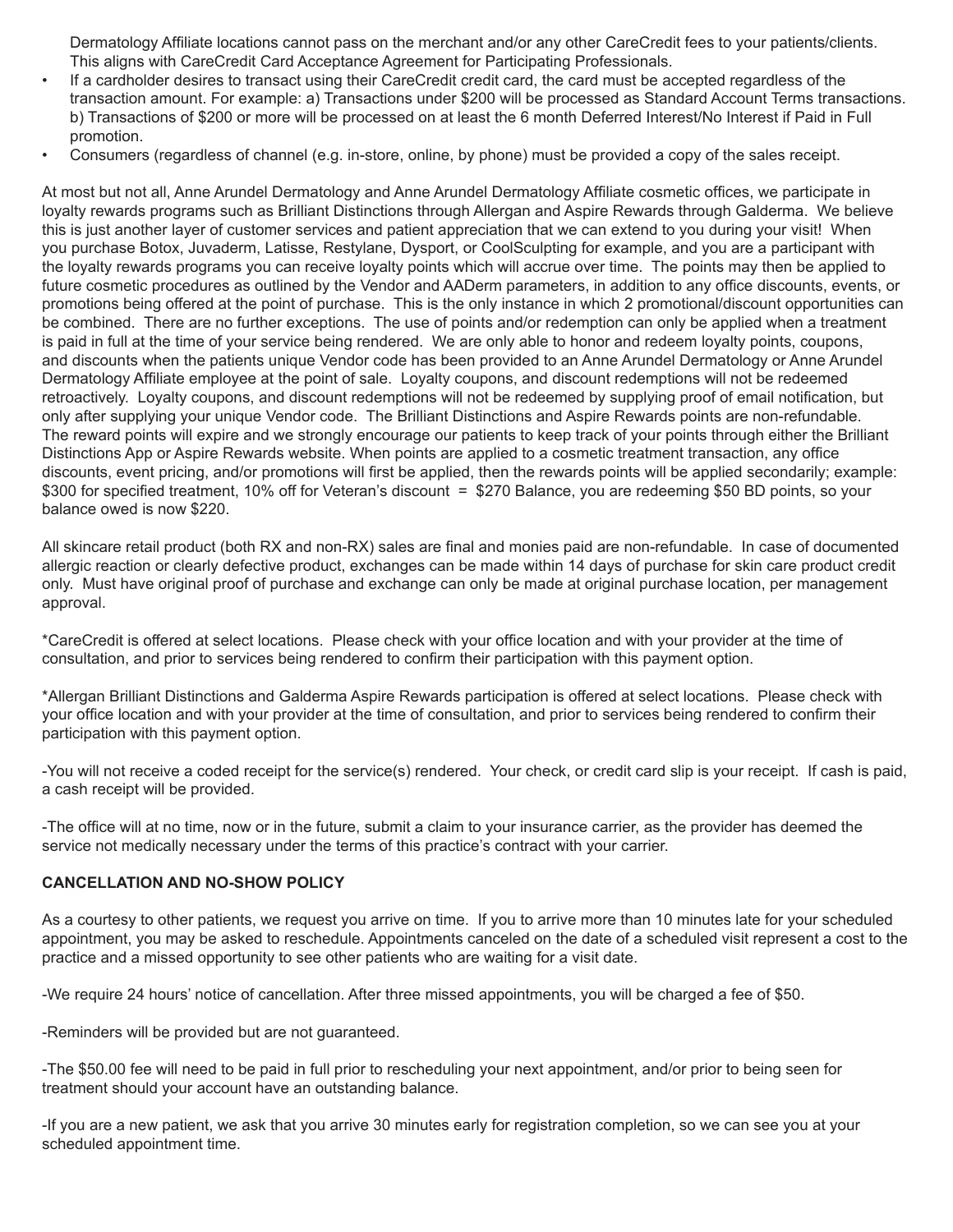-A minimum of 24 hours' notice is required to cancel an appointment without incurring a cancellation fee of \$50.00. The fee is not covered by your insurance plan. There is a separate CoolSculpting/Body Sculpting cancellation policy that governs CoolSculpting/Body Sculpting rescheduling.

## **COOLSCULPTING/BODY SCULPTING POLICY; DEPOSIT, REFUND POLICY & TREATMENT OUTCOMES POLICY**

-A \$500.00 deposit is required to secure your CoolSculpting/Body Sculpting appointment date and time with your treating provider. The remaining CoolSculpting/Body Sculpting balance will be due the day of your appointment prior to receiving your treatment. The \$500.00 deposit gets applied to your remaining balance due, and the deposit serves as a reservation for the appropriate time needed to treat based on your consultation expectations.

-50% of your deposit (\$250.00) is non-refundable if you miss your CoolSculpting treatment appointment or fail to provide at minimum 24 hours' notice to cancel the appointment to treat. (This fee goes towards Provider and Administrative costs associated with treatment schedule).

-Should you wish to reschedule your treatment, an additional pre-paid deposit of \$250.00 will be required, and you must receive treatment within 90 days of your original, canceled treatment date. The additional \$250.00 deposit gets applied to your remaining balance due.

-Any monies paid for CoolSculpting/Body Sculpting packages are non-refundable. If your provider decides it best not to complete your treatment package, it may be established that monies for unused cycles will remain on your account as a credit towards other services. \*This determination will be made as needed and based on Office Manager's approval at the purchasing location. This is not a guarantee.

-In the event that a package or series of treatments has begun, these services will be considered to have been rendered even though the full series may not have been completed.

- We do not offer refunds on services rendered.

### **GIFT CERTIFICATE AND GIFT CARD POLICY**

Gift certificates and gift cards purchased either at Anne Arundel Dermatology locations, Anne Arundel Dermatology Affiliate locations, as well as online are non-refundable. Gift certificates and gift cards cannot be redeemed for cash, and they cannot be redeemed for gratuities.

Gift cards are valid for four years after the date of purchase and AADerm will not impose fees or charges of any kind during that four-year period. Federal legislation stretches expiration protection to five years; however, consumers may be charged fees during this fifth year and any year thereafter.

Any terms or conditions concerning an expiration date or fee will be printed clearly in a visible place on the front or back of the certificate/card, on a sticker permanently affixed to the gift certificate/card, or on an envelope containing the gift certificate/card. Expiration date will be noted on the sticker or packaging. Typical fees include service charges, fees for inactivity, maintenance fees, and reload fees. Terms and conditions will not be charged after the issue of the gift certificate or gift card unless they benefit the cardholder.

### **PRE-PAID TREATMENT, TREATMENT PACKAGE/SERIES POLICY; REFUND POLICY & TREATMENT OUTCOMES POLICY**

To deliver the best level of patient care and efficiency regarding packages and series offerings we strive for transparency and for clear expectations to be set with the policies below:

-All service packages and pre-paid treatments must be used within 2 year(s) from the date of purchase or they will expire.

-In the event that a package or series of treatments has begun, these services will be considered to have been rendered even though the full series may not have been completed.

- We do not offer refunds on services rendered.

-At AADerm we offer treatments and product that are irrevocable. Therefore, we do not issue refunds or credits for any product or service that has been injected or used in your treatment including by not limited to (Botox, Juvederm, Kybella, Dysport, Restylane, and Jeuveau). Again, all sales are final. In consenting to be treated, it is important that our patients understand and accept this condition.